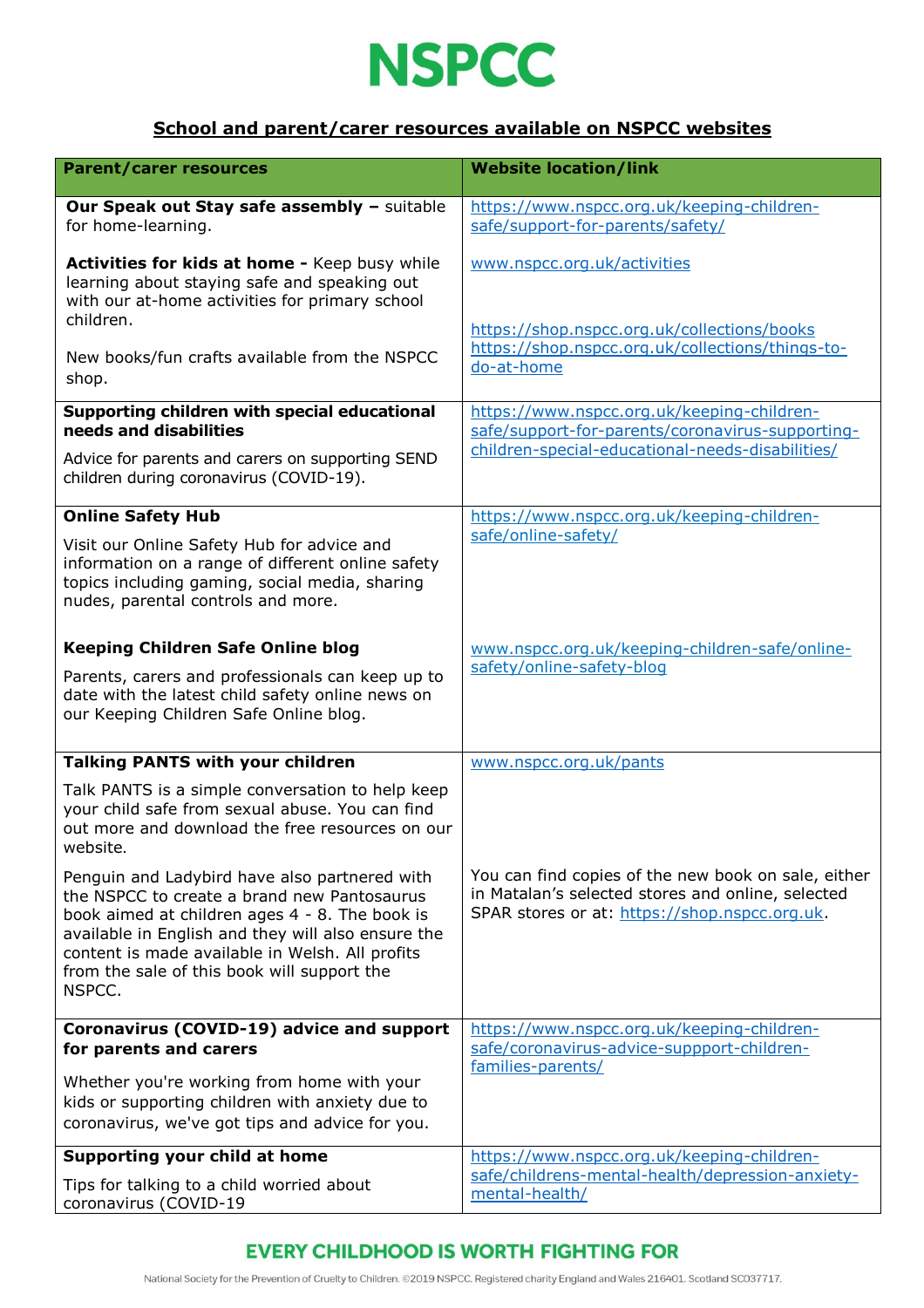

### **You can also find a variety of [NSPCC videos](https://www.youtube.com/user/nspcc) on YouTube, including the selection below which you may find helpful.**

| <b>NSPCC Videos for parents</b>                                                                                                                                                                                                                                                                                                                                                                                                                                                          | <b>Website location/link</b>                                                               |
|------------------------------------------------------------------------------------------------------------------------------------------------------------------------------------------------------------------------------------------------------------------------------------------------------------------------------------------------------------------------------------------------------------------------------------------------------------------------------------------|--------------------------------------------------------------------------------------------|
| <b>Infant Mental Health with NSPCC</b>                                                                                                                                                                                                                                                                                                                                                                                                                                                   | https://www.youtube.com/watch?v=YrgROexMLgQ                                                |
| <b>The Baby Show</b>                                                                                                                                                                                                                                                                                                                                                                                                                                                                     | The Baby Show - YouTube                                                                    |
| We're joined by Clinical Psychologists for<br>NSPCC who work with children aged 0-5 and<br>their families. Here they are talking through<br>Infant Mental Health, what it is and offering<br>tools and advice to not only support your<br>babies & toddlers, but also yourself and your<br>own mental health. They have also answered<br>some of your questions around the affects of<br>lockdown on your baby and your mental<br>health and how to stay positive during these<br>times. |                                                                                            |
| <b>Look Say Sing Play</b>                                                                                                                                                                                                                                                                                                                                                                                                                                                                | https://www.nspcc.org.uk/keeping-children-<br>safe/support-for-parents/look-say-sing-play/ |
| Right from birth, every time you talk, sing or<br>play with your baby, you're not just bonding,<br>you're building their brain.                                                                                                                                                                                                                                                                                                                                                          | Sign up for brain-building tips                                                            |
| Singing Day   Look Say Sing Play   NSPCC                                                                                                                                                                                                                                                                                                                                                                                                                                                 | https://www.youtube.com/watch?v=KySkBRvJxNw                                                |
| <b>Our Brain's Air Traffic Control (Executive</b><br><b>Function)   NSPCC</b>                                                                                                                                                                                                                                                                                                                                                                                                            | <b>Our Brain's Air Traffic Control (Executive Function)  </b><br><b>NSPCC - YouTube</b>    |
| <b>Building Strong Brain Architecture  </b><br><b>NSPCC</b>                                                                                                                                                                                                                                                                                                                                                                                                                              | Building Strong Brain Architecture   NSPCC - YouTube                                       |

**EVERY CHILDHOOD IS WORTH FIGHTING FOR**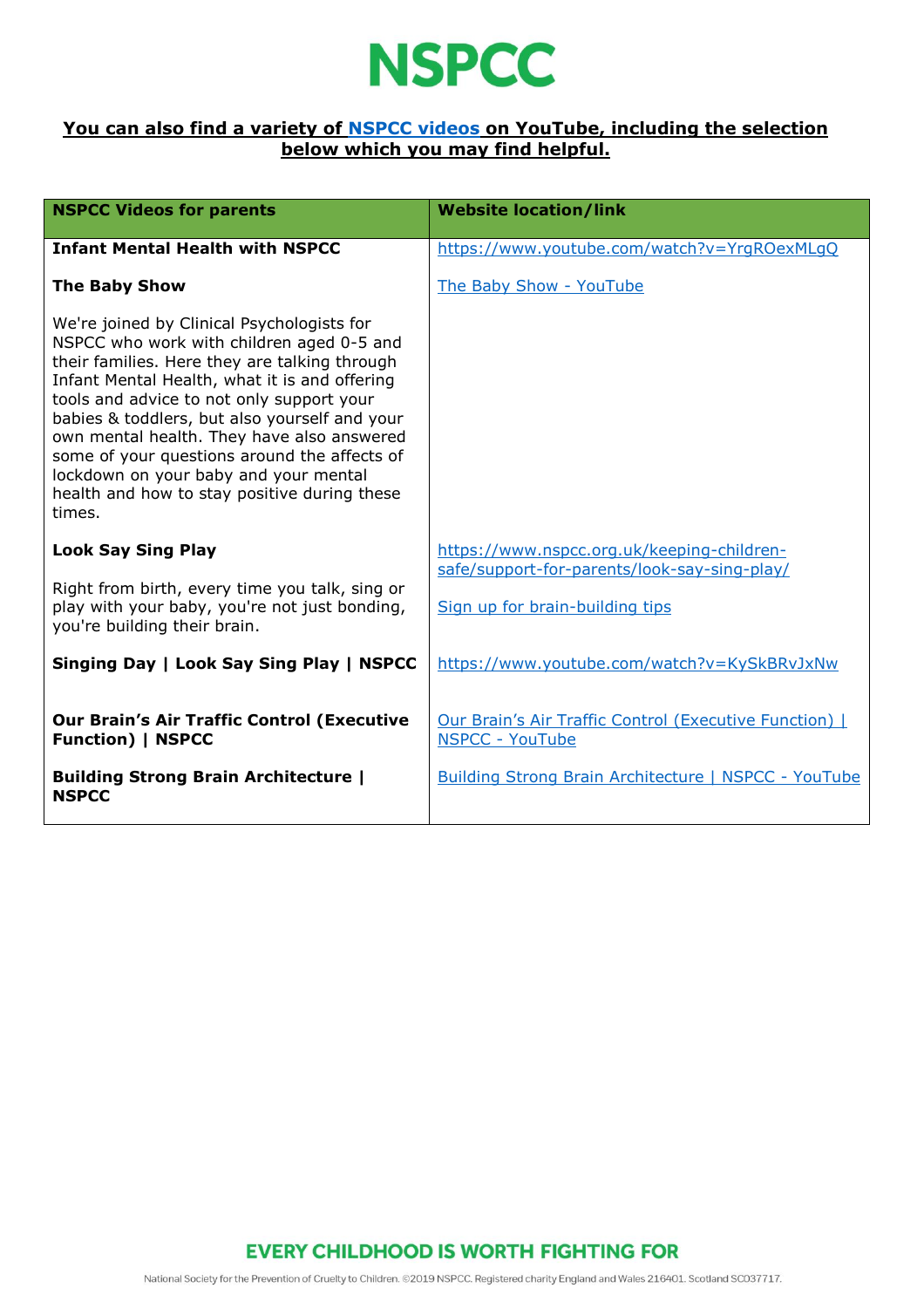

### **Specifically for schools**

| <b>School/teacher resources</b>                                                                                                                                                                                        | <b>Website location/link</b>                                                                                       |
|------------------------------------------------------------------------------------------------------------------------------------------------------------------------------------------------------------------------|--------------------------------------------------------------------------------------------------------------------|
| Speak out Stay safe online (assembly)                                                                                                                                                                                  | https://learning.nspcc.org.uk/services/speak-out-stay-<br>safe                                                     |
| Keeping up-to-date:                                                                                                                                                                                                    | https://learning.nspcc.org.uk/newsletter/caspar/                                                                   |
| Our weekly awareness email for child<br>protection policy, practice and research is a<br>good way to keep up-to-date with the<br>changing legislation and guidance in all four<br>nations of the UK. Sign up to CASPAR |                                                                                                                    |
| Let children know you're listening                                                                                                                                                                                     | https://learning.nspcc.org.uk/research-                                                                            |
| Helping adults respond to children disclosing<br>abuse. We've created evidence-informed<br>resources to help adults ensure children<br>always feel listened to.                                                        | resources/2019/let-children-know-you-re-listening                                                                  |
| <b>Child protection training courses</b>                                                                                                                                                                               | https://learning.nspcc.org.uk/training/schools-<br>safequarding-courses/                                           |
| Safeguarding and child protection<br>consultancy                                                                                                                                                                       | https://learning.nspcc.org.uk/services/child-<br>protection-consultancy                                            |
| <b>Designated and lead officer training</b>                                                                                                                                                                            | https://learning.nspcc.org.uk/training/designated-<br>lead-courses/                                                |
| <b>Monthly Safeguarding in Education</b><br><b>Updates email</b>                                                                                                                                                       | https://learning.nspcc.org.uk/newsletter/safequarding-<br>in-education-update/                                     |
| <b>Teaching resources</b>                                                                                                                                                                                              | https://learning.nspcc.org.uk/safequarding-child-<br>protection-schools/teaching-resources-lesson-plans/           |
| <b>Briefings and factsheets on key topics</b>                                                                                                                                                                          | https://learning.nspcc.org.uk/research-resources/                                                                  |
| <b>Safeguarding in Education Self-</b><br><b>Assessment Tool (ESAT)</b>                                                                                                                                                | https://learning.nspcc.org.uk/research-<br>resources/schools/safequarding-education-self-<br>assessment-tool-esat/ |
| Safeguarding d/Deaf and disabled<br>children and young people                                                                                                                                                          | http://www.nspcc.org.uk/disabled                                                                                   |
| <b>Online Safety Hub</b>                                                                                                                                                                                               | https://www.nspcc.org.uk/keeping-children-                                                                         |
| Visit our Online Safety Hub for advice and<br>information on a range of different online<br>safety topics including gaming, social media,<br>sharing nudes, parental controls and more.                                | safe/online-safety/                                                                                                |
| <b>Keeping Children Safe Online blog</b>                                                                                                                                                                               | www.nspcc.org.uk/keeping-children-safe/online-                                                                     |
| Parents, carers and professionals can keep up<br>to date with the latest child safety online news<br>on our Keeping Children Safe Online blog.                                                                         | safety/online-safety-blog                                                                                          |

## **EVERY CHILDHOOD IS WORTH FIGHTING FOR**